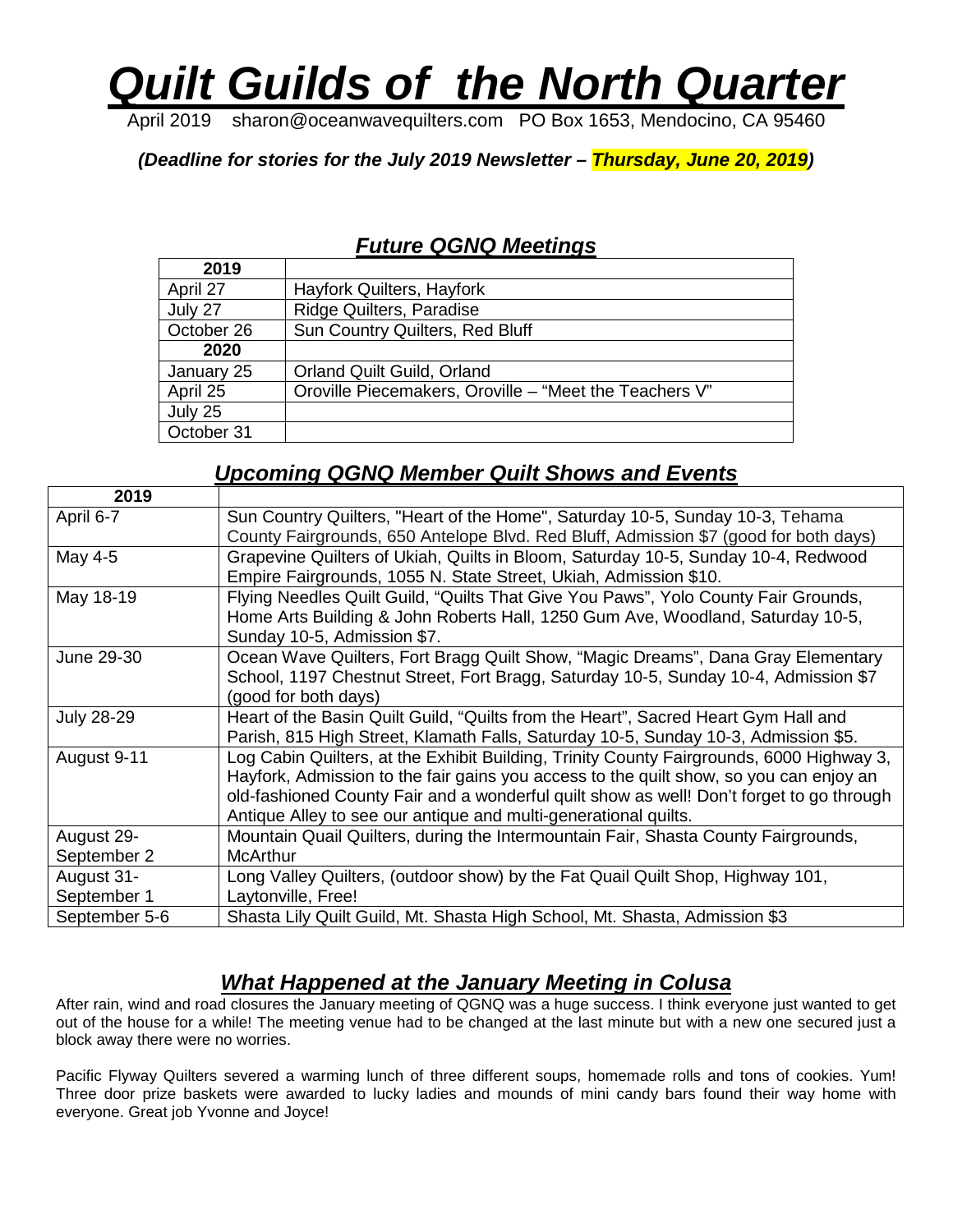Several guilds brought their Opportunity Quilts to show off and sell tickets. Please, all guilds remember, bring your Opportunity Quilts to the meetings. We love seeing them! Quilt Show dates were announced and reps spoke about upcoming speakers and classes.

A special for the day was Debbie from Debbie's Quilt Shop in Paradise. She was very surprised at the terrific greeting received when introducing herself. Debbie was so also very surprised when she was presented with 21 house blocks for "rebuilding Paradise" quilt project. She spoke briefly about the Camp Fire, the effects of it on her and her business and she announced that her new location would up and open in a couple of months. (She's almost ready to open in the same shopping area as before just in a space on the opposite end.) Thank to everyone who made blocks for this great project.

It was nice to see so many guilds that brought their Opportunity Quilt booker. The lunch hour was busy with guilds booking their quilt and also accepting bookings to their meetings. Great networking ladies!

A yellow, white and black Pineapple quilt was spread out for all the quilters in attendance to sign it and add their words of love to The Mary Ross Peard. Mary, our founder, was in the last days of her life and QGNQ wanted her to know that she was loved and appreciated. Mary received her quilt and enjoyed it for many days before she traveled to the ultimate quilt retreat.

The topic for discussion for this meeting was "Your County Fair and You". What are your judging categories? Do you pay the judge? It was a lively discussion with lots of questions and input from our members. Attached you will find the suggestion sheet that was given to the members to help guilds with their Fair and Quilt Show judging. Our next meeting will be on April 27 in Hayfork. See you there!  $\blacksquare$ 

#### *My paperwork was cleared off the table and thrown away before I could gather it up to bring home so….I think someone volunteered to host the October meeting but I don't know who!!! Please let me know. Thanks, Arlene*

#### *A Kind and Wonderful Spirit*

Our founder Mary Ross Peard passed away in February. Mary saw a need for our organization and with her unbounded energy and drive she formed Quilt Guilds of the North Quarter. From that first meeting in Redding, where it rained and snowed, our group has grown from 8 to 21 guilds representing all of Northern California. We have fostered the love of quilting in the north state and I know that this group will move forward with the love and generosity that epitomizes all quilters.

The day of Mary's funeral many roads were closed by flooding or snow so we were not able to attend, however, Scarlett Rose was there. She organized a quilt show of Mary's work. She took many photos and has agreed to present a brief remembrance of Mary at our April meeting. Thank you, Scarlett.

#### *2019 Member Roster*

You will find the updated version of our 2019 roster attached. There have been some changes in both reps and also meeting locations so please read it so you don't get lost if you visit another guild!

#### *2018 Meet the Teacher List*

I (Arlene) have received several requests for copies of the teacher list. You will find it attached to this newsletter. Enjoy! -- Arlene Arnold

#### *Log Cabin Quilters – Hayfork*

*Meetings: Last Wednesday at 11 a.m.* – Roderick Senior Center, 90 Coral Ave., Hayfork

Hi from Hayfork. The Log Cabin Quilters' will be hosting Quilt Guilds of the North Quarter on April 27th at 11:00AM. The meeting will be held at the Dining Hall at the Trinity County Fair Grounds, 6000 Highway 3, Hayfork, CA. Lunch will be salad bar with a variety of breads and muffins with coffee, tea or water to drink and a variety of cookies for dessert. Lunch will be \$10.00 and we'd love it if you could RSVP by April 20th so we have time to shop. Checks can be sent to Diana Stewart, PO Box 602, Hayfork, CA 96041. We are also happy to collect at the door, as well. We have plenty of room, so don't hesitate to bring your opportunity quilts.

If any of you have any inter-generational, heirloom, or just what I call "family" quilts, we would love to have you bring them to the meeting. For our program, we would like to have you join us in sharing stories of those special old quilts you have and love. Even if what you say is very brief, perhaps where you got the quilt or who made it, that's enough. The fun will be in seeing these special pieces. If you have more details, or a story behind the quilt, that's wonderful and we can't wait to have you share it!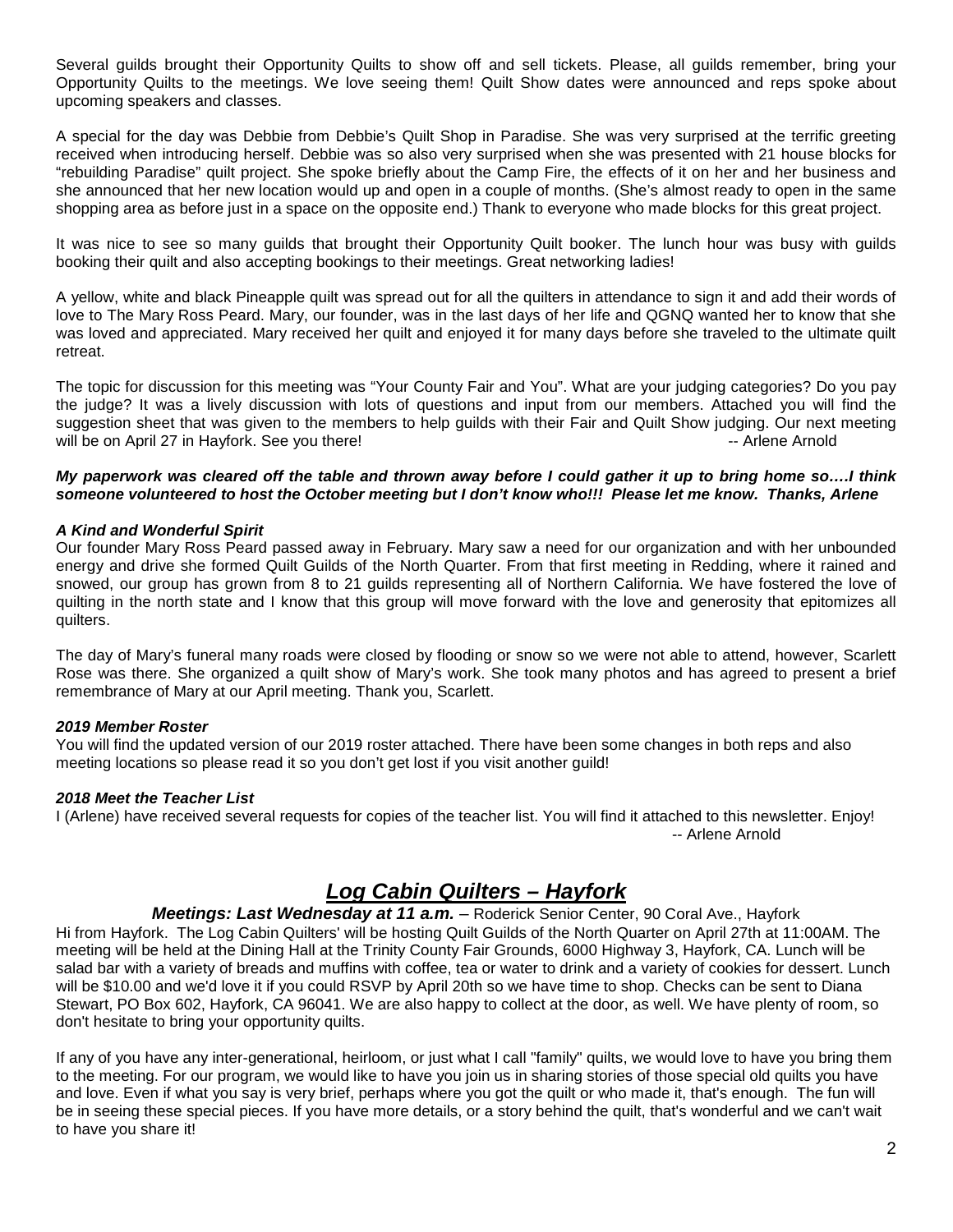We have a couple of gifts for each of you and a number of door prizes. Can't wait to see you all! Any questions, please call me at 530-739-5718.  $\blacksquare$ 

#### *Annie Star Quilt Guild – Chico*

*Meetings: 1st Thursday at 7 p.m. (doors open at 6:30)* – Masonic Family Center, 1110 West East Ave, Chico The beginning of 2019 to date has certainly been an improvement over the last part of 2018. I know that is definitely an understatement but things are getting better. The drought is over for now. We have been treated with a world full of green in all its hues plus a little sun. Slowly progress is being made on rebuilding our foothill communities. To date our comfort quilt project has distributed over 3000 quilts to survivors. We are still receiving requests and quilts though our stockpile has definitely been reduced. Thank you to the Annie Star members and quilters around the world have stepped up to offer a little comfort.

To date our members have been treated to three amazing amazing speakers/teachers, Sherry Werrum, Jane Haworth, and Colleen Granger. The line up for the rest of 2019 looks equally good. Lisa McKissick is coming in April, Margie McGraw in May, Tonya Alexander in August, Arlene Arnold in September and Scott Hansen in October. November is our<br>quilt show! Looks like a good vear to me. quilt show! Looks like a good year to me.

# *Flying Needles Quilter's Guild of Yolo County – Woodland*

*Meetings: 3rd Thursday of the month – 6 p.m. –* County Fair Mall, Woodland Colleen Erdes presented Sewing machine Tips and Tricks and fielded many questions from our attending membership. She reminds us of her new Dixon store, In Stitches. Drop by and see her. March 30th Colleen will teach again at our guild: Embellishing with Spring Flowers, another in her series. Thank you Colleen for donating your time. Colleen is shown above with Associates Julian Lis and Jina Palamidessi. Lisa McKissick: 6 PM April 18th FN meeting Have you ever stared at the notions wall and wondered what all those tools do and which is the right one to buy? Then, Lisa is your "Tool Time Girl!" She will lecture at the April meeting. www.cosmoquilts.com watch an excerpt from her lecture. Let this pattern author, retail buyer and quilter with over 25 years of quilting experience captivate you with this clever, instructive presentation. Lisa McKissick: 10AM Saturday May 4th will show us how one strip pieced block can provide options for 10<br>different quilt tops.<br> different quilt tops.

#### *Grapevine Quilters Guild – Ukiah*

*Meetings: 1st Wednesday at 6:30 - 640 S. Orchard Ave., Ukiah* 

## *Heart of the Basin Quilters & Needle Arts Guild – Klamath Falls, OR*

*Meetings: 2nd Monday at 5:30 p.m. (Open Sew at 2)* **–** 3052 Homedale Road, Klamath Falls

#### *Ladies of the Lake - Lakeport*

*Meetings: 2nd Saturday at 10 a.m. (except October)* – Lakeport Senior Center Greetings from Lakeport, and Ladies of the Lake Quilt Guild,

We are starting off the spring season with Lisa McKissick and her "Northern Lights" workshop on Sunday, following her "Tool Time" presentation at our April 13 (second-Saturday) meeting. Our plan has been to have 2 "easy-peasy" classes during the winter, so that "newer" quilters will be able to complete them in plenty of time for our Falling Leaves Quilt Show on October 12-13. It hopefully is working out that way !!

May 11 is our birthday meeting (also Mother's Day on Sunday), so instead of a class, we are having a "guild sale". Members have been encouraged to include their sewing rooms in their bad-weather spring cleaning….and donate their surplus items for our 'sale' at our May meeting. This might become a tradition for us; it's been so much fun!

In June, Angie Thornton is going to teach us how to make a delightful jelly-roll rug!! A perfect way to brighten up any area of your home, for the summer weather!

In March we hosted Margie McGraw from Cottonwood. She brought 7 tubs of quilts, and entertained us with stories regarding each and every quilt!! It was a delightful presentation…………she is a wonderful guest speaker!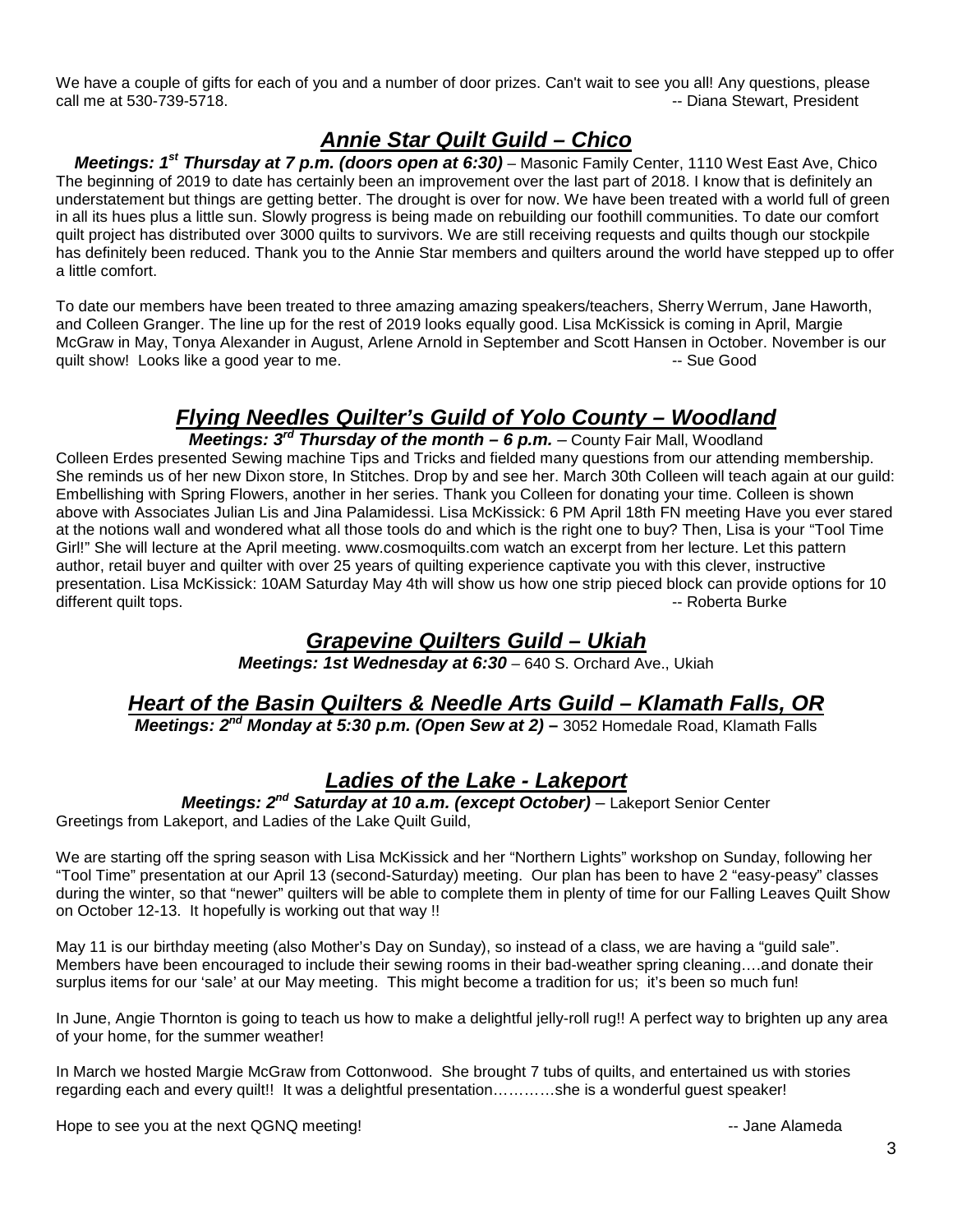## *Long Valley Quilters - Laytonville*

*Meetings: Third Wednesday at 10 a.m.* – Fat Quail Quilt Shop, 44550 Hwy 101, Laytonville

In January about 7 of us took a class from Sue Rohrke [\(suerohrke@mycci.net\)](mailto:suerohrke@mycci.net) to learn layering techniques for creating art quilts. We made a barn quilt, and although each of us used the same pattern every one ended up looking different when the background and details were added. They will be displayed at our annual show, Quilty Pleasures, August 31, Sept. 1.

Our opportunity quilt top just got finished. It is the BellaNova pattern in green and a sort of cream/beige batiks. KayLynne will be quilting it on her longarm.

We are getting ready for our Quilty Pleasures Show. We are working in teams on creating raffle baskets. And getting all those many other details lined up. The contract of the contract of the contract of the contract of the contract of the Contract of the Contract of the Contract of the Contract of the Contract of the Contract of the Contrac

#### *Mountain Quail Quilters – McArthur*

#### *Meetings: Second Thursday at 11 a.m.* – Lions Hall, McArthur

We just had a wonderful class given by one of our members, Judy Weber, on making bowls from cloth covered clothesline rope!! Much easier than you would think and spectacular, quick results! In April we will have a Cover Your Chair back and seat class, by another member, Linda Murray, along with our annual swap meet for everyone to sell their extra goodies to each other. In May we are presenting mini stations of all sorts of quilting techniques to share a multitude of ideas with each other.

In June, Colleen Pelfrey will return for an encore performance on her Taking Out the Dye techniques that we are very excited about.

Many of our members are setting out on March 25-28 to the Running Y Resort in Klamath Falls for our annual Quilt Retreat where we all take new and unfinished projects to work on in a beautiful setting with a pool, restaurant, hiking and lots of game playing.

We are also adding a new division, Modern Quilts, to our annual Quilt Show in Aug/Sept at the Intermountain Fair. It's been an adventure determining what this means and how they look. Exciting to venture into new territory with dense quilting. Happy quilting to all.  $\blacksquare$ 

#### *Ocean Wave Quilters – Fort Bragg*

*Meetings: 2nd Sunday at 1:30 p.m.* – Redwood Coast Senior Center, 490 N. Harold St., Fort Bragg We've been busy here on the coast. We just wrapped up our spring retreat – 4 days at the Lions Hall of sewing, yakking and eating (always eating). We got a good start on our 2020 opportunity quilts – Elizabeth Hartman's foxes (with eyeglasses) for our small quilt and the 9-patch tumbling blocks pattern by C Jean Horst for our large quilt. Both are perfect for our show theme of 2020 Visions. We're hoping to convince our local optometrists and ophthalmologist to be sponsors.

Lisa McKissick was at our March meeting doing her Tool Time presentation – since many of our quilters missed her at the QGNQ meeting last July. Very useful information – who knew that the old 24" ruler you just can't stand to throw out can be the perfect tool to wrap your fabric around – and can help you lift the fabric in that pile so you can get to the second one from the bottom that you really want?

Our Schoolhouse/Studio Tour was a success! 5 of our quilters opened their homes. We divided the 25 "looky-loos" into 2 groups, with group 1 starting out ½ hour earlier than group 2. At each stop, there were refreshments (stop 1: tea sandwiches, stop 2: 2 different kinds of soup, stop 3: crudités and dip, and stops 4 and 5: lots of desserts!), a skill demonstration (sewing curves without pins, what is the difference in batting, everything you want to know about thread, needle-turned applique, and free-motion thread painting). We are already recruiting the next 5 members to open their studios so we can do it again.



Our annual Tea will be held on April 28<sup>th</sup>. Traditionally, this is when we reveal our brown bag challenge items. We purchase the bags for \$5 not knowing what is in them other than the small snippets of fabric stapled to the front. And those little snippets of fabrics can be SO misleading! I thought I had selected the perfect brown bag – until I opened it and realized the dark green snippet shown in the photo at left was, in fact, this fabric at the right! Oh, well, that's why we call it a challenge, I guess.

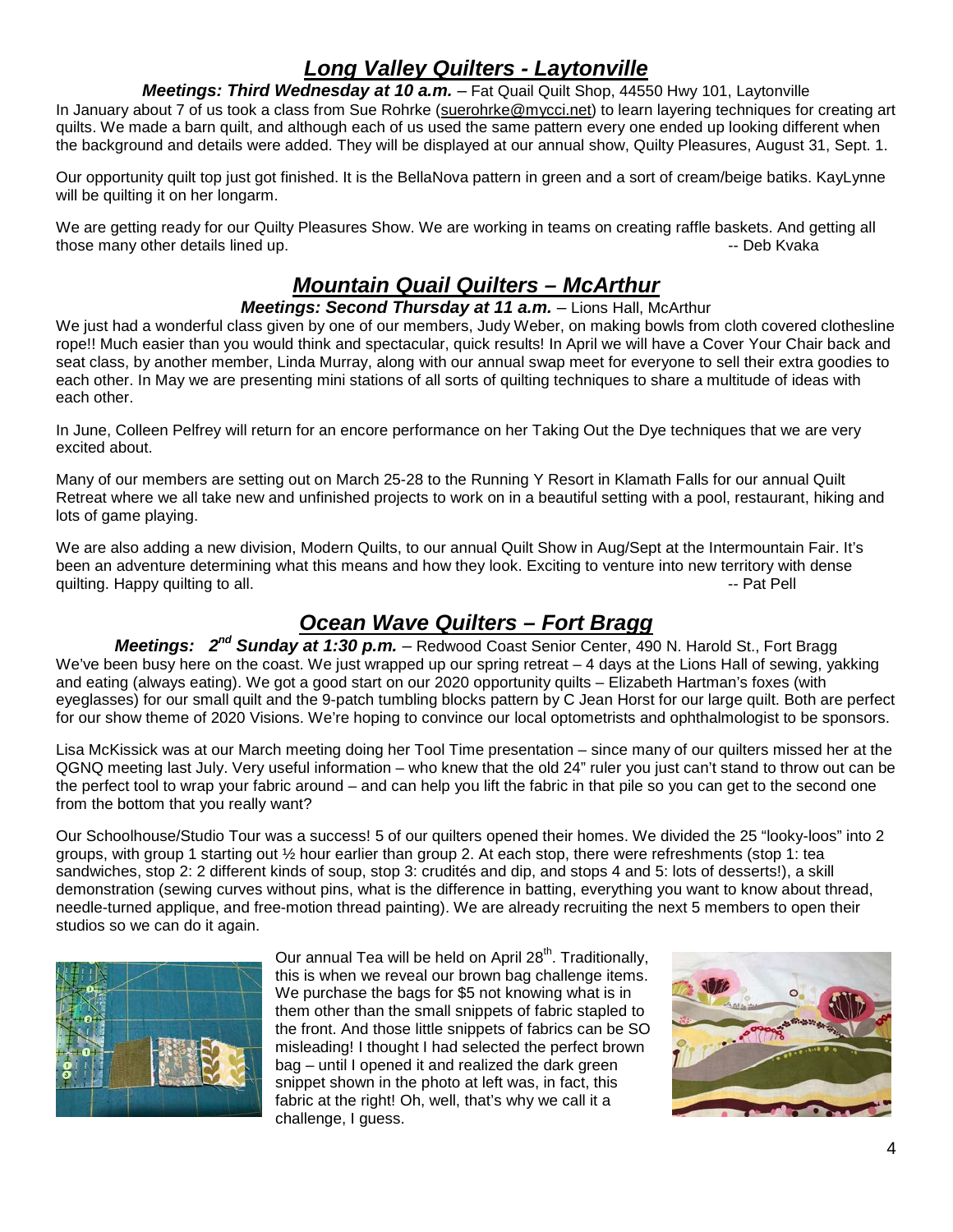Lisa Thorpe will be joining us at the Tea to do a trunk show, and she'll be doing a class on Gelli Printing on Fabric and then Embellishing with Thread on Monday, April 29<sup>th</sup>. We do still have a couple of seats available for this class – cost is \$75 plus a \$20 materials fee. Contact Tina Perry [\(tinap@mcn.org\)](mailto:tinap@mcn.org) if you are interested.

Finally, our Quilt Show is less than 3 months away – YIKES! – so we are busy working on our entries and getting our sponsors and advertisers lined up. (Those of you who work on your shows know how much goes on behind the scenes to make the show a success.) My husband and I were given an incredible honor this year – we've been selected as Featured Artists! Howard is a woodworker (or as he says, "I make sawdust) who makes "wooden quilts". Sometimes he just takes a quilt pattern and makes it in wood – other times, after I have made a quilt, he'll make the same one in wood. Our Quilt Show Committee thought this would lend a unique touch



to our show this year – so if you're near the coast on June  $29<sup>th</sup>$  and  $30<sup>th</sup>$ , please stop by.  $\overline{\phantom{a}}$  -- Sharon Lau

## *Orland Quilters - Orland*

*Meetings: 3rd Monday at 7:00 p.m.* – Federated Church, 709 1<sup>st</sup> St., Orland

#### **O***roville Piecemakers – Oroville*

*Meetings: 3rd Thursday at 10 a.m. (Social Hour 9 a.m.)* – Palermo Grange Hall, 7600 Irwin Ave., Palermo This has been a very busy new year for the guild. Our January meeting featured a trunk show by Jennifer Repacki. She has a Facebook page: Jennifer Rapacki Artisan in Fabric, and also her email address is: [jenniferrapaki.com.](http://jenniferrapaki.com/) She shared her techniques for making printed fabric, and woven fabric backgrounds. Her lecture was followed by an afternoon workshop on the woven background technique. Great fun!

In February Donna Greenwald came to teach us how to make the confetti style lilacs. Those of us who had made woven backgrounds, used them for the background of our beautiful lilacs. Later in the month Donna returned to present a program on her journey as a quilter.

In March we held a retreat for three days, and were delighted that several members of the Ridge Quilters dropped by to spend a day or two with us working on projects. Our March speaker will be Marie Nelson of the River City Quilt Guild in Sacramento.

Looking forward to seeing you all at the April meeting of Quilters of the North Quarter.

-- Dorothy Welton and Clara Midwood

#### *Pacific Flyway Quilters – Colusa*

*Meetings: 3rd Wednesday at 6:30 p.m.* – Colusa Masonic Hall, 511 5th St., Colusa

Pacific Flyway Quilters is gearing up for some fun events! May is May Surprise where we have our opportunity quilt tickets for sale and serve lunch for all the event goers!

Our county fair is in June and plans are underway for displaying the quilt entries!

Our next guild meeting is a yard sale where everyone brings their unwanted quilting related items and trade with their friends. It is sure to be a fun evening! The state of the state of the state of the state of the state of the state of the state of the state of the state of the state of the state of the state of the state of the state of

#### *PineNeedlers - Shingletown*

*Meetings: weekly on Wednesday* – Black Butte Elementary, 7946 Ponderosa Way, Shingletown

## *Quilter's Sew-ciety of Redding – Redding*

*Meetings: 1st Tuesday at 7 p.m.* – Senior Citizens Center, 2290 Benton Drive, Redding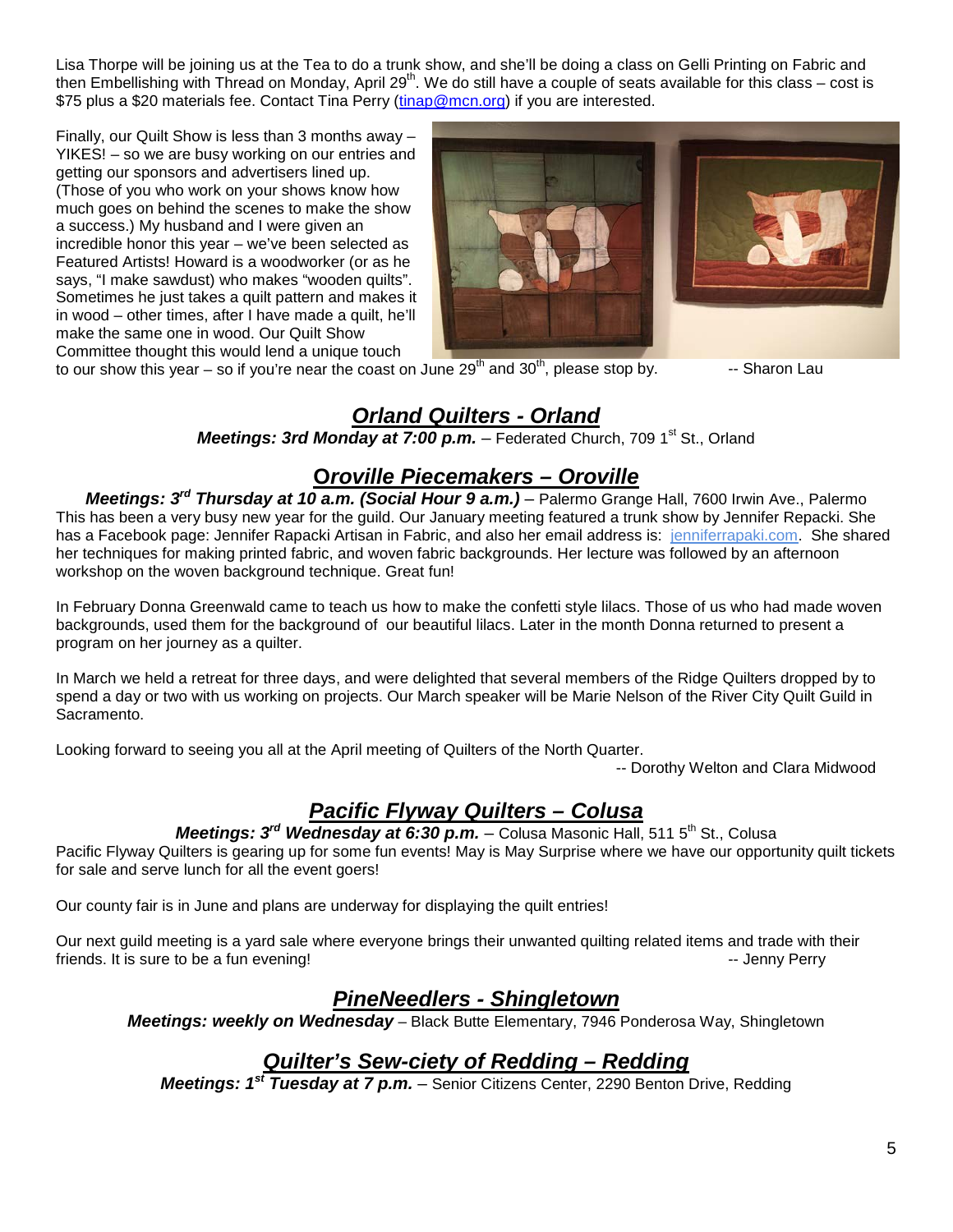## *Ridge Quilters Guild – Paradise*

*Meetings: 3rd Tuesday at 10 a.m.* – temporarily at American Legion Hall, 9319 Midway, Durham We have moved our monthly meetings to Durham Veteran's Hall. The date (third Tuesday) and time (10:00 a.m.) remain the same. Drop-in began again on Thursday, March 7, 2019, starting at 10:00 a.m. until noon at the Durham Veteran's Hall.

At our February meeting, Arlene Arnold presented her program, a display of several historical quilts in her collection combined with excerpts from her great-great-grandmother's diary as she traveled from Kentucky to California in 1864. (From these excerpts, it was easy to see where Arlene got both her personality and her love of historical quilts!) This was a wonderful program. At 11:30, members who had lost their homes and/or "she sheds" in the Camp Fire were free to collect any of the donated items they needed to begin quilting again. Twenty minutes later, the tables of donated items were opened to all members.

We are pleased, excited, and happy to announce that Arlene will teach our first post-fire Workshop on April 24th with LUCRETIA'S JOURNEY. We will meet to make this beautiful, traditional quilt. As Arlene says, this great quilt can be constructed in the classic way with a four 20" block setting. But I have redrafted it to eliminate several seams, a few pieces and it's a flat finish. This is a fast quilt that can be expanded to fit any size bed.



On April 16th Colleen Pelfry's program will be Life with a Border Around It. In her lecture and trunk show, Colleen shares an eclectic collection of quilts. She starts with a few made by her great-grandmother, grandmother, and mom, and then moves on to her own quilting and

designing journey. As she shares her quilts, she also shares stories about her quilts or stories that inspired her quilts. Don't be surprised if she throws in a quilting song or two.

In May Cathleen Wolford will do a workshop for us! Thank you Cathleen we look forward to learning more about the modern quilting craze! Her program will be 'Modern Quilting, an exciting addition to the community.'

From November to now, we have delivered 190 quilts, 357 pillow cases, 1 shirt cover and 7 afghans. We have three people with long arms up and running. We are officially back in community service. Remember every member is expected to make 2 quilts or help with walker bags, place mats, or shirt covers. Quilt tops are also welcome!!!

Our Challenge 2019 is VISIONS OF PARADISE Past, Present, and Future. Completion date - June 2019 at the Luncheon t must have a daffodil fabric in it somewhere. We are trying to make this a fun and healing project. Creating something to commemorate such a tragic event can be very healing as is paying tribute to a place we cherish. Let tears come if they do during this process as you think about your favorite part of Paradise. What do you want for your future in relation to Paradise? Are you saying goodbye to a dear friend (paradise). Will you comeback and rebuild? What is your favorite memory of Paradise? Let your quilt represent that. The Daffodil has been a representative of Paradise. They are now coming up everywhere in town. Many have been given out and planted here on the ridge for years. It's one of the first flowers to bloom that lets us know spring is beginning. It's new growth and new life in a forever changed town. Please write up a brief explanation of what your quilt represents. These will be great to display at the next quilt show. Guests will enjoy reading them.  $\blacksquare$  From the newsletter

## *Scott Valley Quilters – Etna*

*Meetings: 1st Thursday at 1 p.m.* – United Methodist Church, 137 Diggles Street, Etna



## *Shasta Lily Quilt Guild – Mt. Shasta*

*Meetings: 1st Wednesday at 10 a.m.* – Shadow Mountain Mobile Rec Room, 1934 S. Old Stage Rd., Mt. Shasta City

Hi, all you North Quarter Quilters! Hope you are getting lots done this cold(ish) winter. We Lilies have been busy enjoying our times together on most Wednesdays, we meet to do something fun the first, third, fourth and fifth Wednesdays. Even though we aren't having our quilt show this year (next one is Sept 2020), we are busy making beautiful items for our renown boutique. Diana keeps coming up with some great ideas, you have lots to look forward to next year. We just had our own guild Linus sew day with some great kits to make up for Project Linus. We try to keep 'em coming for our Klamath Chapter of Project Linus. Also April 20th is the Linus Sew Day in Klamath Falls for our whole Chapter. Lots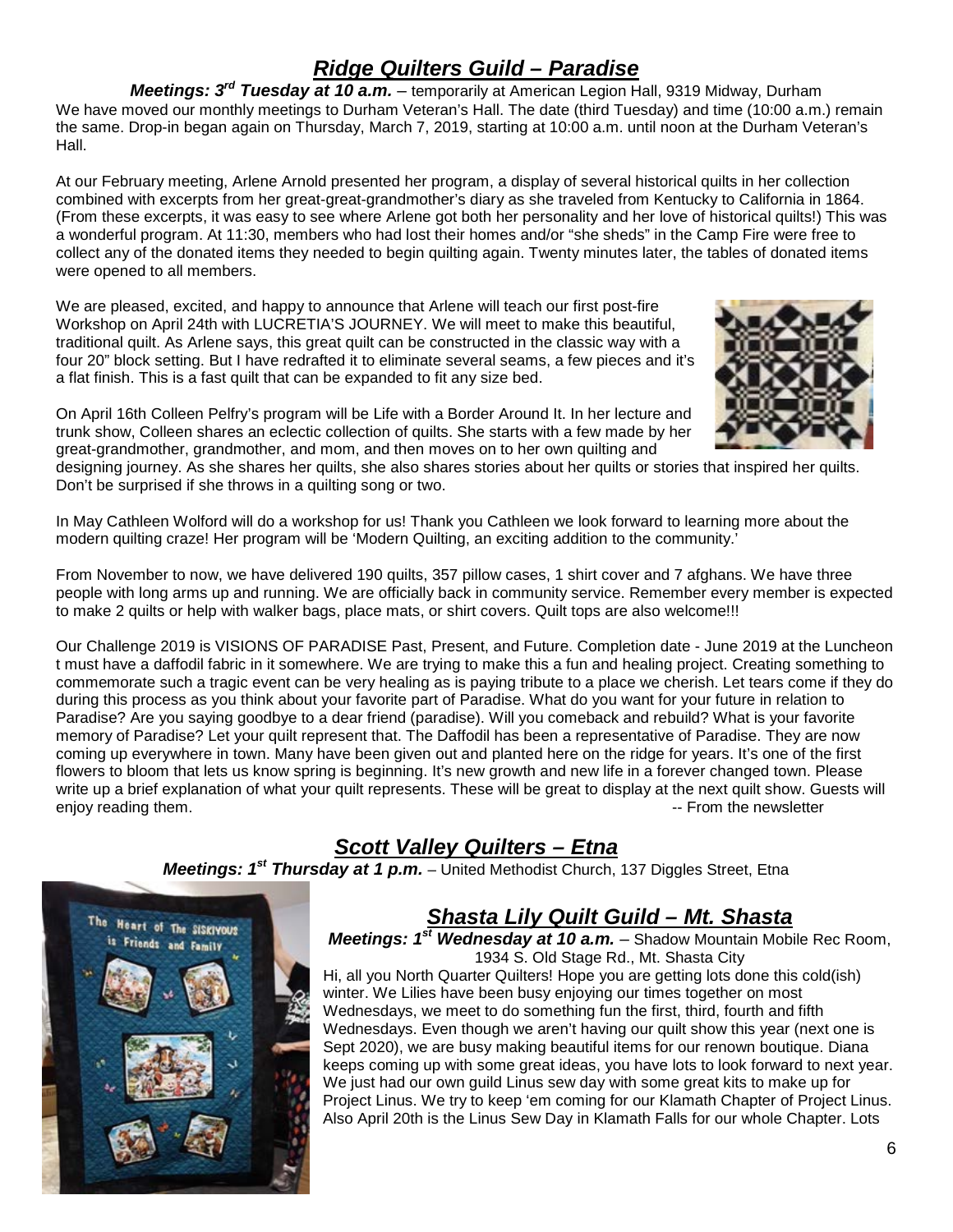of Lilies go to the fun day of sewing and camaraderie. We have a couple of workshops coming up this year. On April 27th, our local artist Mickey Weston will provide the guild with a workshop on thread painting. If you attended our show last year, she was one of our featured quilters and had a little demo where visitors could try their hand at the art. In the Fall, we will have Suzi Parron who paints barn quilts come and teach us how. She will be making a tour of California, so if you guild is interested, you can find her on the internet by searching her name. She is the author of two books on the subject and travels with her husband spreading the knowledge and fun. With the fires in the North State, we have been busy helping to provide comfort quilts for our neighbors in need. Our Caring Friends philanthropy was created in the past to cover our neighbors over the age of 18 who needed comfort, as does the Linus Project. Our hearts go out to our neighbors who have lost their homes or sustained damage. We also just finished an opportunity quilt, which we give to the Siskiyou Fair Home Arts building, pictured below. Usually the 3 Guilds in Siskiyou County do something similar to help augment funds for the Fair. The State of the State of the Fair. The State of the State of the St. Pierre of the St. Pierre

#### *Siskiyou Country Quilters Guild*

*Meetings: 2nd Thursday – 10 a.m. – 3 p.m.* – Siskiyou Co. Museum, 9105 Main St., Yreka

#### *Sun Country Quilters – Red Bluff*

#### *Meetings: 4th Monday at 7 p.m.* – VFW Hall, 735 Oak St., Red Bluff

This is an exciting time for our guild! We are celebrating the 25th year since the formation of our guild back in April 1994. Not only will we do it up with a big cake for our April meeting, but we will also be revealing our next Opportunity Quilt at that meeting. Hopefully, you have already heard that our guild will be presenting our biennial quilt show on April 6 and 7. We currently have over 200 quilts and 13 vendors signed up for the show and hope to see many North Quarter members here in Red Bluff that weekend.

A great quilt show doesn't just happen without a lot of work and group effort. Our Quilt Show leaders, Pam Allred and Cathy Warren, have a faithful committee of guild members to take care of signs, donations, decorations, scheduling, vendors, and ribbons. Oh, and of course, registration, setup and take down of all the beautiful quilts that will be on display! Our featured quilter display with Natalie Larson is sure to be a favorite spot in our show this year. Her sense of humor is contagious and her quilting style runs from "One Block Wonders" to "Buggy Barns". Everyone will have a favorite from her display of 45 quilts and accessories.

Apart from getting ready for the quilt show, we braved the wind and rain to enjoy a visit from guest lecturer, Hardy Hokema, who spoke at our guild in February. We learned all about different types of threads, how they are labeled, and the best use for each kind. We are so appreciative of Hokema's Sewing and Vacuum of Redding for donating a sewing machine for one of our most popular quilt show raffle baskets again this year.

At the February meeting we also viewed and voted on the Challenge Quilts that will be highlighted at our quilt show. The challenge was to create a place where our "heart is in our neighborhood". The entries were all quite varied and we had fun trying to find the "heart" in each maker's neighborhood. Ellen Abshier's "View from Sewing Room" won for Best Heart Placement and Debbie McKay's "Camper" won for Best Theme and Viewer's Choice. Debbie honored the making of comfort quilts which was so important to our guild's activities this past year.

In March, we are holding our first sew-In for the year. We will be finishing up our quilt show entries, adding sleeves and labels, and enjoying our new meeting space. Our guild monthly meetings have all been moved to the Red Bluff Veterans Hall now. So, if you are coming to join us for a meeting this year, please remember that we are at a new location on the corner of Oak St. and South Jackson.

The Tehama District Fair continues to reschedule our county fair dates in hopes of finding the best time of year to hold this event. July gets pretty warm here in Red Bluff and late September interfered with school schedules, so this year the fair will be on May 2-5. Our guild decided a couple of years ago to get involved and since then we have helped put together an exciting and attractive display in the Home Arts Building for the fair. Each year it has been growing in number of entries and quality of the display. A lot of work goes into making events such as this happen, but our guild feels that by helping with the county fair quilt display we are fulfilling a big part of our Mission Statement, "to sponsor and support quilting activities, encourage quilt making and collecting, and promote the appreciation and knowledge of fine quilts."

We look forward to seeing everyone at our quilt show on April 6 & 7! -- MaryAnn Crain